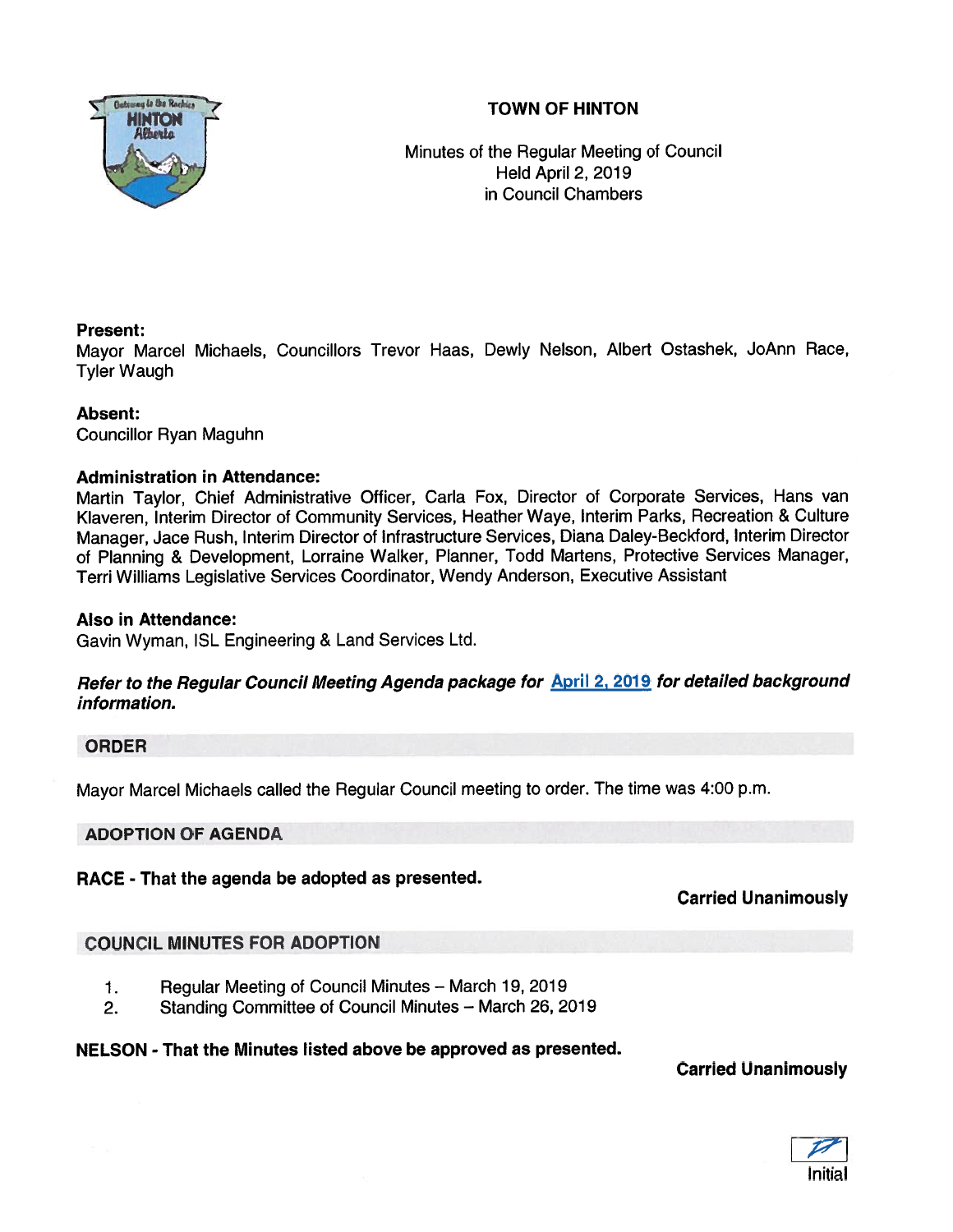#### CITIZENS "MINUTE WITH COUNCIL"

Beth MacCallum spoke to Council regarding the Maxwell Lake area there is <sup>a</sup> diversity of wildlife where we can learn and appreciate them. Ms. MacCallum asked Council to reject the ISL report.

Bill Heir spoke to Council regarding the Maxwell Lake bridge. He feels the area should be moved back to its original state.

Alice Paquet spoke to Council regarding an email she sent them in reference to the upcoming Administrative repor<sup>t</sup> (included in the April 16, 2019 Council Information Package #1) and encouraged them not to do any more work through ISL.

Bernie Kreiner spoke to Council and urged them to move from the study to fixing up the boardwalk as it is <sup>a</sup> wonderful asset for locals and tourists alike.

Maureen Harper spoke in opposition to the Remediative option that will be presented. She looks to <sup>a</sup> time where citizens, Council and Administration work together. Ms. Harper's vision includes citizens with various backgrounds to provide their input as citizen input is important to start the collaborative discussions.

Suzanne Stevenson spoke to Council and asked Council to vote against the removal of the boardwalk as money may not be available to build <sup>a</sup> new one.

ACTION ITEMS

1. <u>Beaver Boardwalk – Concept Design and Feasibility Report</u>

OSTASHEK - That the Beaver Boardwalk - Concept Design and Feasibility Report be brought back to <sup>a</sup> Standing Committee Meeting of Council for additional discussion prior to April 30, 2019. Carried 4-2 For: Haas, Michaels, Ostashek, Race Against: Waugh, Nelson

NELSON - To amend the main motion adding: providing that the Beaver Boardwalk bridge project has been seen through completion.

> Defeated 1-5 For: Nelson Against: Haas, Waugh, Michaels, Ostashek, Race

Councillor Race assumed the chair at 4:48 p.m. with Mayor Michaels assuming the chair at 4:56 p.m.

MICHAELS - Direct Administration to arrange <sup>a</sup> meeting with Alberta Environment and Parks, Council and Administration by the end of April 2019.

Carried Unanimously

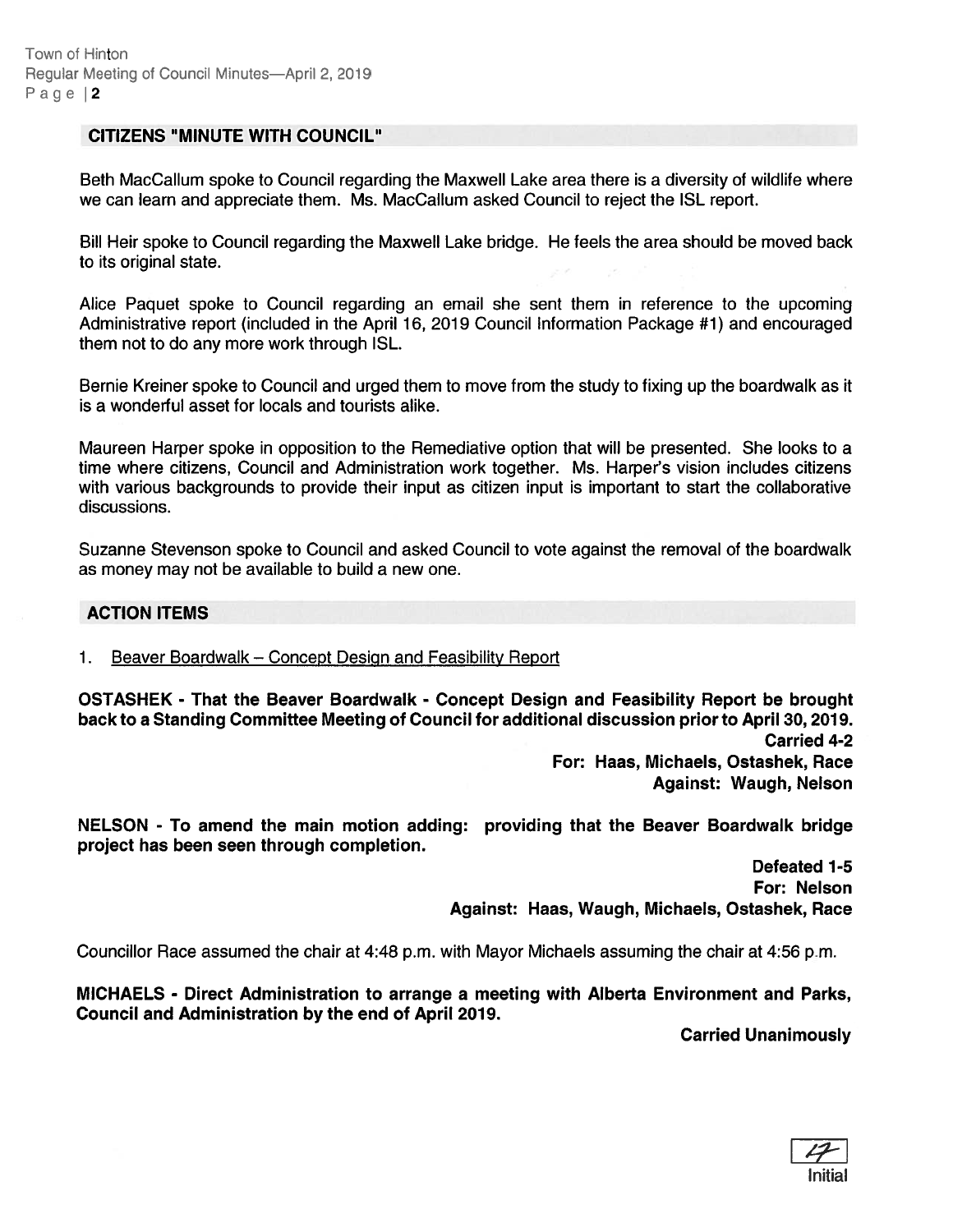Town of Hinton Regular Meeting of Council Minutes—April 2, 2019 Page  $|3|$ 

#### NELSON - To direct Administration to obtain <sup>a</sup> breakdown of the cost per metre of each main section of the Beaver Boardwalk prior to the reques<sup>t</sup> for decision on the Beaver Boardwalk prior to the April 30, 2019 meeting.

#### Withdrawn

Councillor Race assumed the chair at 5:02 p.m. with Mayor Michaels assuming the chair at 5:16 p.m.

MICHAELS - To direct Administration and the Mayor to bring forward <sup>a</sup> draft Terms of Reference for <sup>a</sup> Beaver Boardwalk Advisory Committee.

> Defeated 3-3 For: Michaels, Race, Haas Against: Waugh, Ostashek, Nelson

NELSON - To direct Administration to bring <sup>a</sup> repor<sup>t</sup> on the viability of <sup>a</sup> traffic count on the main sections of the Beaver Boardwalk to be carried out during the summer 2019.

> Carried 5-1 For: Haas, Michaels, Ostashek, Nelson, Race Against: Waugh

#### INFORMATION ITEMS

1. Council Information Packages #1 and #2 for April 2, 2019

HAAS - That Council Information Packages #1 and #2 for April 2, 2019 be accepted for information.

### Carried Unanimously

### REPORTS FROM MAYOR, COUNCIL, CHIEF ADMINISTRATIVE OFFICER

1. Council Updates (Training, Conferences, Committees, Community Events)

Councillors reported on the various committees, meetings, and activities they attended since the last Regular Council meeting and what they plan on attending in the coming weeks.

C, Fox left the meeting at 5:36 p.m.

### 2. Chief Administrative Officer Report

Martin Taylor, Chief Administrative Officer, provided an update on administrative matters.

3. Administrative Inguiries

There were no Administrative Inquiries.

#### NOTICES OF MOTION

Council did not presen<sup>t</sup> any Notices of Motion.